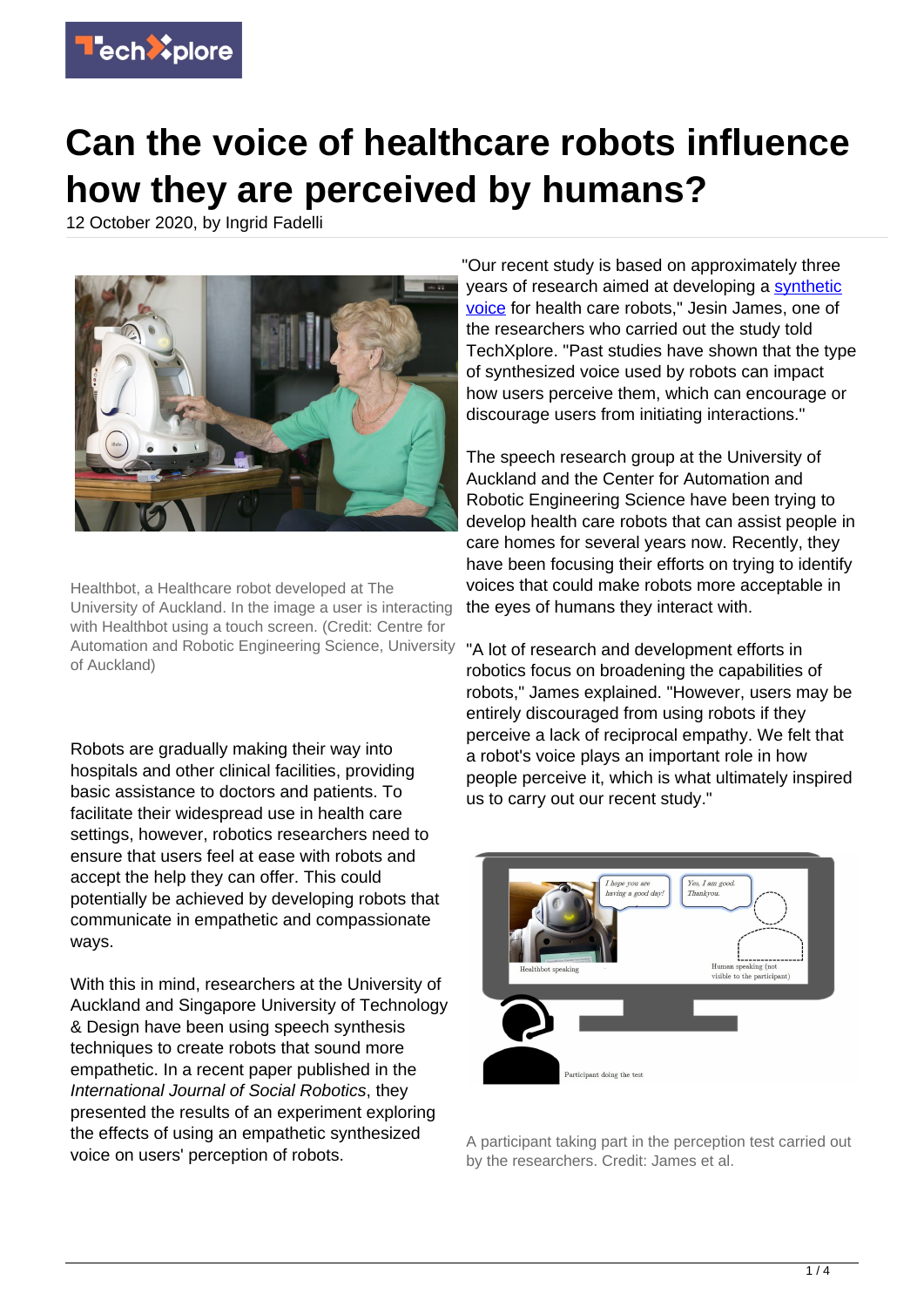

First, James and her colleagues tested the hypothesis that a robot's voice can impact how users perceive it by conducting a simple experiment using a robot called Healthbot. The robot's voice was that of a professional voice artist, who was recorded while reading dialogs in two tone variations: a flat monotone and an empathetic voice.

The researchers recruited 120 participants and asked them to share their perceptions after they had watched videos of Healthbot talking with these two different voices. The vast majority of participants said that they perceived the robot as more empathetic when it spoke using the more empathetic voice. These initial results encouraged the researchers to explore the possibility of producing a synthetic voice that reproduced the empathetic tone used by the professional voice artist.

"Our study had two key objectives," James said. "One was to determine what type of synthesized voice is best for creating a health care robot that is perceived as empathetic. Once we identified it, we tried to use speech synthesis techniques to produce this voice."

When they analyzed the findings of a short pilot study, the researchers realized that the emotions that most influenced whether a human user perceived a voice as empathetic or not were not the primary emotions (i.e., anger, sadness, joy and fear), but more subtle, secondary emotions. These are complex emotions that are often conveyed by the tone of voice of human speakers, which could be, for instance, apologetic, anxious, confident, enthusiastic or worried. This realization inspired James and her colleagues to compile a new dataset of speech recordings conveying these secondary emotions, called **JLCorpus**.

By analyzing speech samples from this dataset, the team was able to produce a model that outlined the emotional qualities that a synthesized voice should have to be perceived as empathetic by human listeners. This model accounts for characteristics such as pitch, as well as speech rate and intensity. They then produced a synthesized voice that matched the [emotional](https://techxplore.com/tags/emotional/) qualities they identified.



Mind map of reasons why participants did not prefer the robotic voice without empathetic emotions, based on the responses given by participants in the perception test. Credit: James et al.

Subsequently, James and her colleagues carried out a second perception test, during which users viewed videos of Healthbot speaking with the synthetized voice they had created and shared their perceptions of the robot.

"In this second perception test, participants saw a video of the health care robot speaking with the synthesized voice and rated the perceived empathy on a five-point scale based on the Motivational Interviewing Treatment Integrity (MITI) module," James said. "This is a five-point scale used to rate a clinician's empathy, and the same scale was used here with modifications done to suit the health care robot."

In the videos that the researchers showed participants, Healthbot had a neutral facial expression and its speech was not accompanied by any particular hand gestures. This means that it could only convey emotions and empathy via its voice. The vast majority of those who took part in the second test said that they perceived the robot as highly empathetic, rating it high on the five-point scale MITI module.

"Our findings suggest that people can perceive empathy from voice alone, without any supporting facial expressions or gestures," James said. "This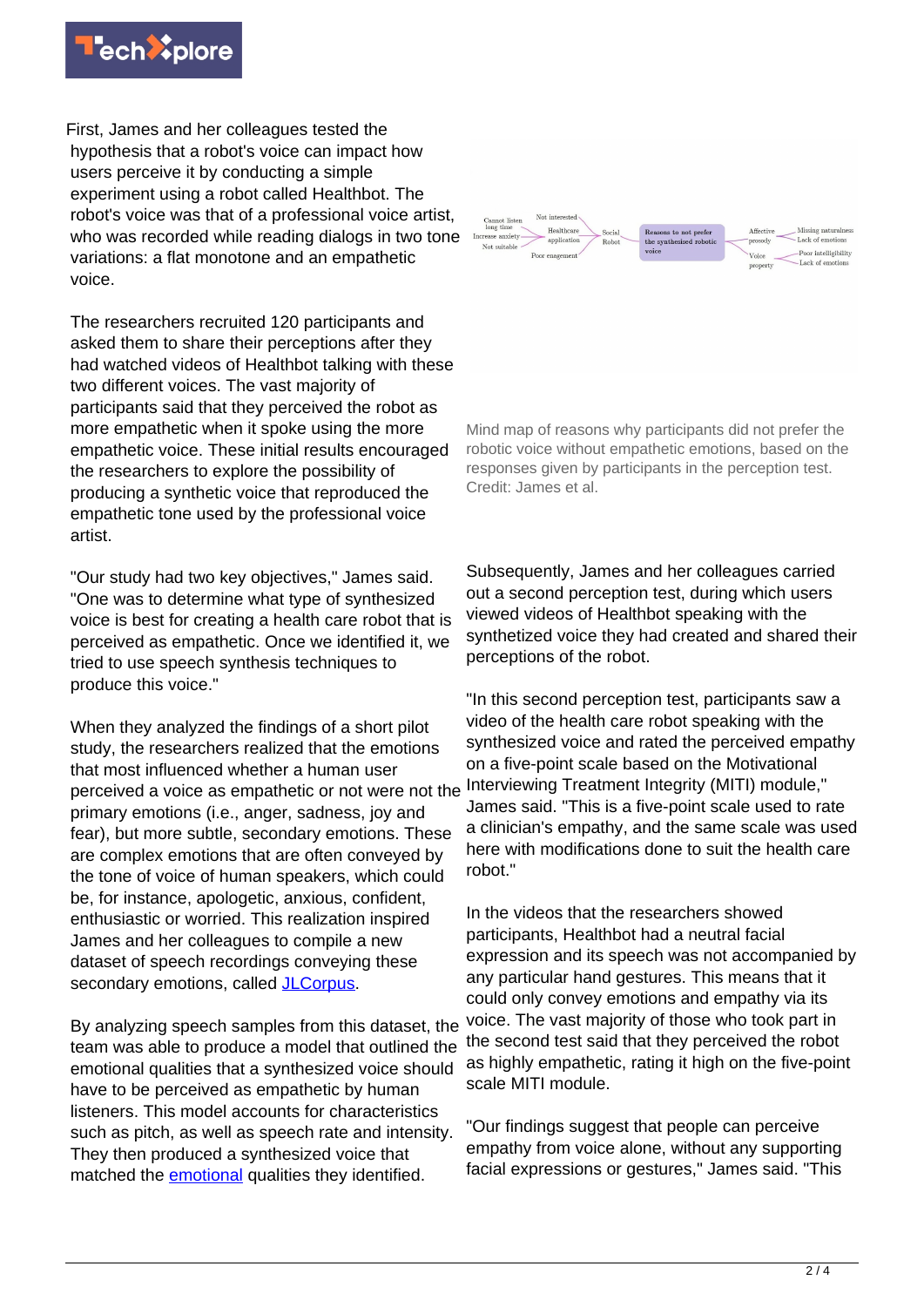

implies that a robot's voice plays a key role in how humans perceive it. This voice is not just a medium of communicating with humans; it can actually impact their perceptions."

In addition to highlighting the important role that a robot's voice plays in how humans perceive it, the recent study carried out by James and her colleagues shows that subtle, secondary emotions are what ultimately make a voice sound more empathetic. These findings could pave the way towards new studies exploring secondary emotions, which have so far been seldomly investigated.

secondary emotions in speech, so that they can synthesize robot voices that are increasingly convincing and empathetic. They would also like to develop emotion recognition models that can automatically detect these emotions in the [voice](https://techxplore.com/tags/voice/) of human speakers.

"So far, we carried out perception tests using a video of the robot speaking to participants," James said. "We are now conducting perception tests in such a way that participants can actually sit near a physical robot and interact with it. We expect that the presence of the robot near the participants will impact their perception of the [robot](https://techxplore.com/tags/robot/) further."

 **More information:** Empathetic speech synthesis and testing for healthcare robots. International Journal of Social Robotics(2020). [DOI:](http://dx.doi.org/10.1007/s12369-020-00691-4) [10.1007/s12369-020-00691-4](http://dx.doi.org/10.1007/s12369-020-00691-4).

Emotional speech corpus: [github.com/tli725/JL-](https://github.com/tli725/JL-Corpus)**[Corpus](https://github.com/tli725/JL-Corpus)** 

© 2020 Science X Network

Mind map of reasons why participants did not prefer the robotic voice without empathetic emotions, based on the responses given by participants in the perception test. Credit: James et al.

"These emotions are subtle in nature, can be culture-specific and are sometimes difficult to define and reproduce, but this is the exciting part about analyzing them," James said. "We are not exactly sure about what we could find and that makes it all the more interesting. There is a lack of resources and databases to study secondary emotions, so developing these resources would be the next step forward."

In the future, the synthesized voice produced by this team of researchers could be used to create health care robots that sound more empathic and human-like. Meanwhile, the researchers plan to continue exploring how humans convey subtle